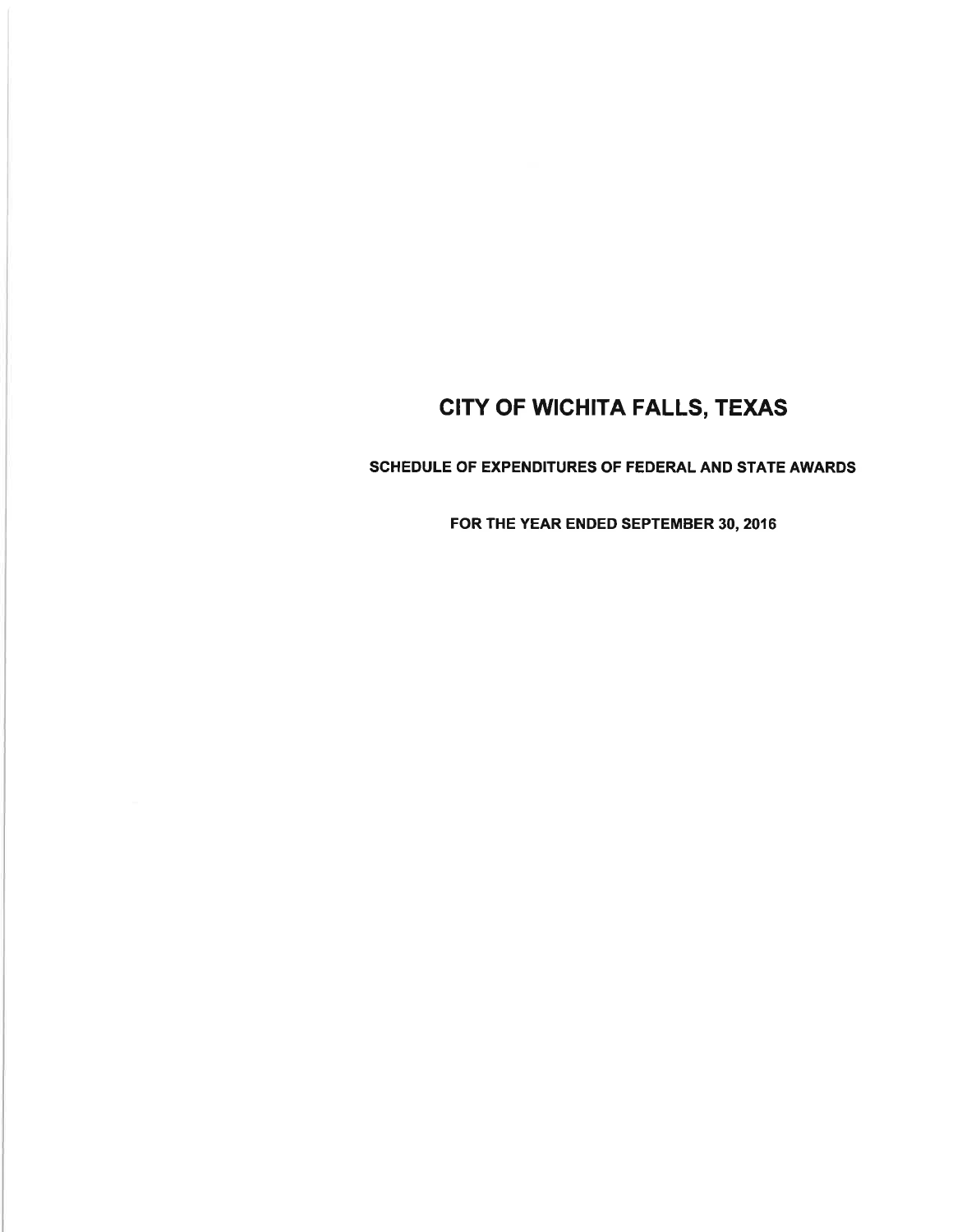### SCHEDULE OF EXPENDITURES OF FEDERAL AND STATE AWARDS

## FOR THE YEAR ENDED SEPTEMBER 30,2016

#### TABLE OF CONTENTS

Paqe

| Independent Auditor's Report on Compliance For Each Major Program<br>and on Internal Control Over Compliance Required By the                                                               |         |
|--------------------------------------------------------------------------------------------------------------------------------------------------------------------------------------------|---------|
| Uniform Guidance and the State of Texas Single Audit Circular,<br>and Schedule of Expenditures of Federal and State Awards                                                                 | $1 - 2$ |
| Schedule of Expenditures of Federal and State Awards                                                                                                                                       | $3 - 5$ |
| Notes to Schedule of Expenditures of Federal and State Awards                                                                                                                              | 6       |
| Independent Auditor's Report on Internal Control Over Financial<br>Reporting and on Compliance and Other Matters Based on an<br>Audit of Financial Statements Performed in Accordance With |         |
| <b>Government Auditing Standards</b>                                                                                                                                                       | $7 - 8$ |
| <b>Schedule of Findings and Questioned Costs</b>                                                                                                                                           | 9       |
| <b>Corrective Action Plan</b>                                                                                                                                                              | 10      |
| Summary Schedule of Prior Audit Findings                                                                                                                                                   | 11      |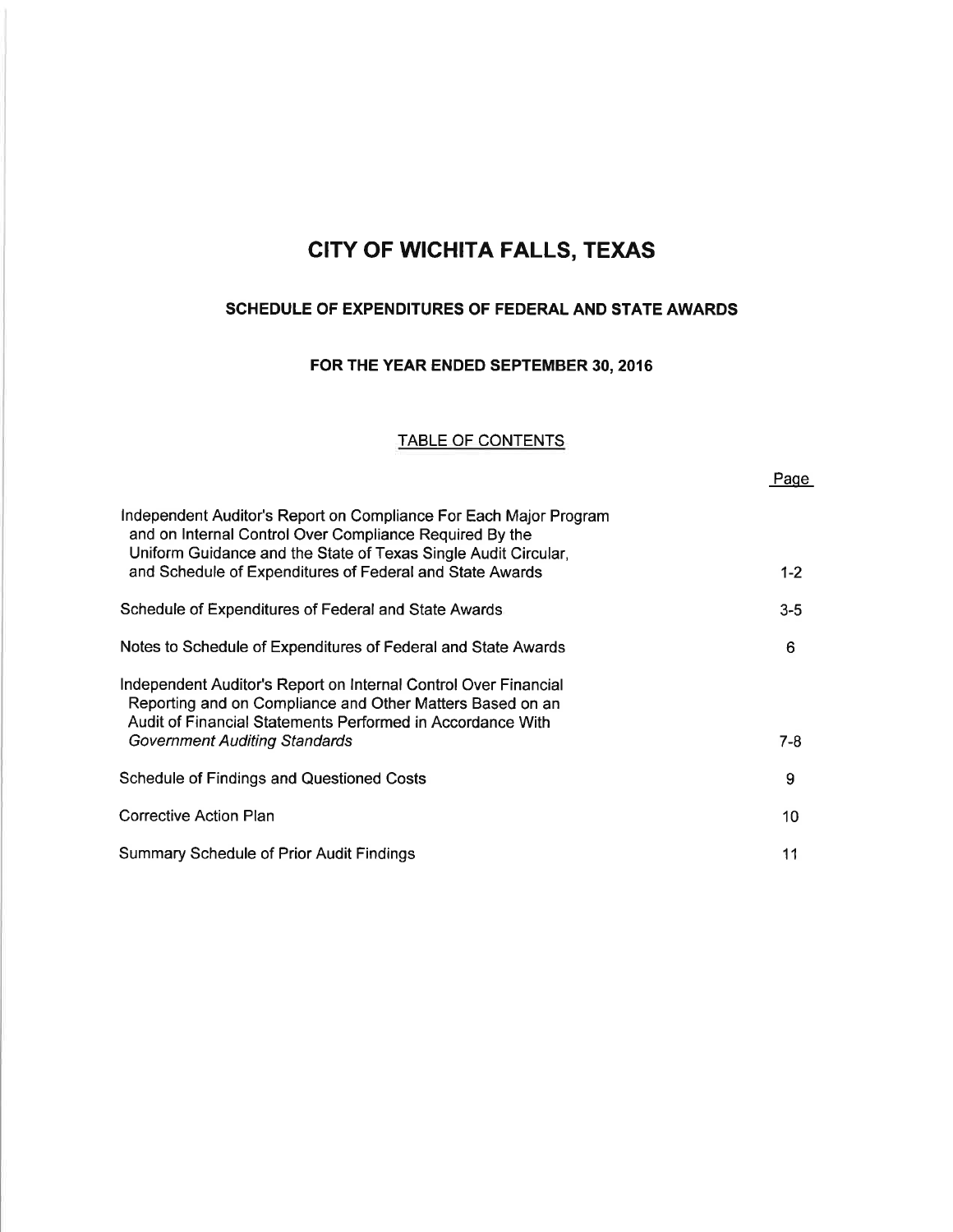# EDGIN, PARKMAN, FLEMING & FLEMING, PC



CERTIFIED PUBLIC ACCOUNTANTS

4110 KELL BLVD., SECOND FLOOR · P.O. BOX 750 WICHITA FALLS, TEXAS 76307-0750 PH. (940) 766-5550 · FAX (940) 766-5778

MICHAEL D. EDGIN, CPA DAVID L. PARKMAN, CPA A. PAUL FLEMING, CPA

lndependent Auditor's Report on Compliance for Each Major Program and on lnternal Control Over Compliance Required by the Uniform Guidance and the State of Texas Single Audit Circular, and Schedule of Expenditures of Federal and State Awards

The Honorable Mayor and Members of the City Council City of Wichita Falls, Texas

## Report on Gompliance for Each Major Program

We have audited the City of Wichita Falls, Texas' compliance with the types of compliance requirements described in the OMB Compliance Supplement and the State of Texas Single Audit Circular that could have a direct and material effect on each of the City's major federal and state programs for the year ended September 30, 2016. The City of Wichita Falls, Texas' major federal and state programs are identified in the summary of auditor's results section of the accompanying schedule of findings and questioned costs.

### Management's Responsibility

Management is responsible for compliance with the requirements of laws, regulations, contracts and grants applicable to its federal and state programs.

### Auditor's Responsibility

Our responsibility is to express an opinion on compliance for each of the City of Wichita Falls, Texas' major federal and state programs based on our audit of the types of compliance requirements referred to above. We conducted our audit of compliance in accordance with auditing standards generally accepted in the United States of America; the standards applicable for financial audits contained in Government Auditing Standards, issued by the Comptroller General of the United States; the audit requirements of Title 2 U.S. Code of Federal Regulations Part 200, Uniform Administrative Requirements, Cost Principles, and Audit Requirements for Federal Awards (Uniform Guidance), and the State of Texas Single Audit Circular. Those standards, the Uniform Guidance, and the State of Texas Single Audit Circular require that we plan and perform the audit to obtain reasonable assurance about whether noncompliance with the types of compliance requirements referred to above that could have a direct and material effect on a major federal or state program occurred. An audit includes examining, on a test basis, evidence about the City of Wichita Falls, Texas' compliance with those requirements and performing such other procedures as we considered necessary in the circumstances.

We believe that our audit provides a reasonable basis for our opinion on compliance for each major federal and state program. However, our audit does not provide a legal determination on the City of Wichita Falls, Texas' compliance.

#### Opinion on Each Major Federal and State Program

ln our opinion, the City of Wichita Falls, Texas complied, in all material respects, with the types of compliance requirements referred to above that could have a direct and material effect on each of its major federal and state programs for the year ended September 30, 2016.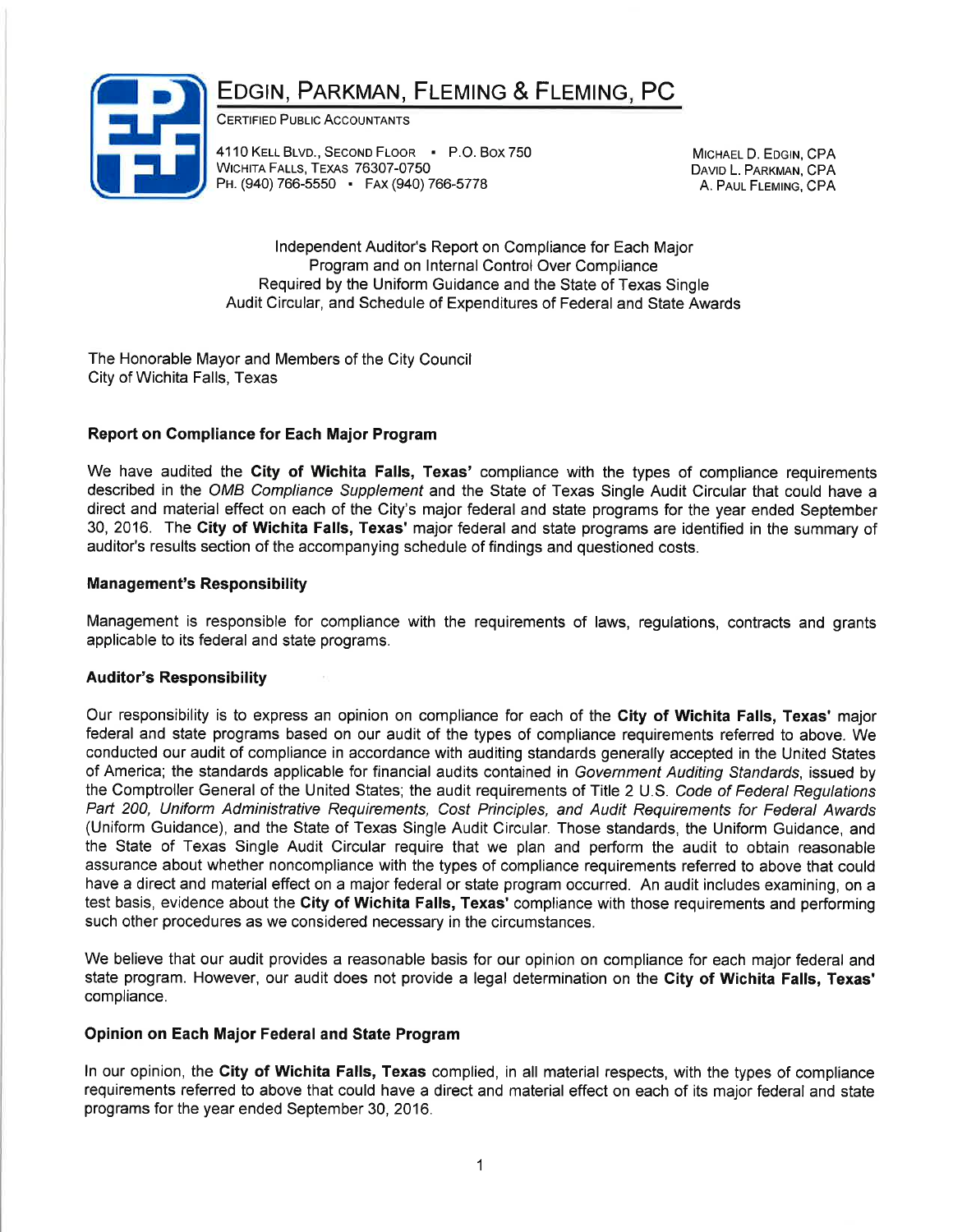#### Report on lnternal Control Over Compliance

Management of the City of Wichita Falls, Texas is responsible for establishing and maintaining effective internal control over compliance with the types of compliance requirements referred to above. ln planning and performing our audit, we considered the City of Wichita Falls, Texas' internal control over compliance with the types of requirements that could have a direct and material effect on each major federal and state program to determine the auditing procedures that are appropriate in the circumstances for the purpose of expressing an opinion on compliance for each major federal and state program and to test and report on internal control over compliance in accordance with the Uniform Guidance and the State of Texas Single Audit Circular, but not for the purpose of expressing an opinion on the effectiveness of internal control over compliance. Accordingly, we do not express an opinion on the effectiveness of the City of Wichita Falls, Texas' internal control over compliance.

A deficiency in internal control over compliance exists when the design or operation of a control over compliance does not allow management or employees, in the normal course of performing their assigned functions, to prevent, or detect and correct, noncompliance with a type of compliance requirement of a federal or state program on a timely basis. A material weakness in internal control over compliance is a deficiency, or combination of deficiencies, in internal control over compliance, such that there is a reasonable possibility that material noncompliance with a type of compliance requirement of a federal or state program will not be prevented, or detected and corrected, on a timely basis. A significant deficiency in internal control over compliance is a deficiency, or a combination of deficiencies, in internal control over compliance with a type of compliance requirement of a federal or state program that is less severe than a material weakness in internal control over compliance, yet important enough to merit attention by those charged with governance.

Our consideration of internal control over compliance was for the limited purpose described in the first paragraph of this section and was not designed to identify all deficiencies in internal control over compliance that might be material weaknesses or significant deficiencies. We did not identify any deficiencies in interñal control over compliance that we considered to be material weaknesses. However, material weaknesses may exist that may not have been identified.

The purpose of this report on internal control over compliance is solely to describe the scope of our testing of internal control over compliance and the results of that testing based on the requirements of the Uniform Guidance and the State of Texas Single Audit Circular. Accordingly, this report is not suitable for any other purpose.

#### Report on Schedule of Expenditures of Federal and State Awards

We have audited the financial statements of the governmental activities, the business-type activities, the aggregate discretely presented component units, each major fund, and the aggregate remaining fund information of the City of Wichita Falls, Texas as of and for the year ended September 30, 2016, and the related notes to the financial statements, which collectively comprise the City of Wichita Falls, Texas' basic financial statements. We have issued our report thereon dated March 24,2017, which contained unmodified opinions on those financial statements. Our audit was conducted for the purpose of forming opinions on the financial statements that collectively comprise the basic financial statements. The accompanying schedule of expenditures of federal and state awards is presented for purposes of additional analysis as required by the Uniform Guidance and the State of Texas Single Audit Circular, and is not a required part of the basic financial statements. Such information is the responsibility of management and was derived from and relates directly to the underlying accounting and other records used to prepare the financial statements. The information has been subjected to the auditing procedures applied in the audit of the basic financial statements and certain additional procedures, including comparing and reconciling such information directly to the underlying accounting and other records used to prepare the financial statements or to the financial statements themselves, and other additional procedures in accordance with auditing standards generally accepted in the United States of America. ln our opinion, the schedule of expenditures of federal and state awards is fairly stated in all material respects in relation to the financial statements as a whole.

Edgin, Parker, Flening : Flening, PC

EDGIN, PARKMAN, FLEMING & FLEMING, PC

Wichita Falls, Texas March 24,2017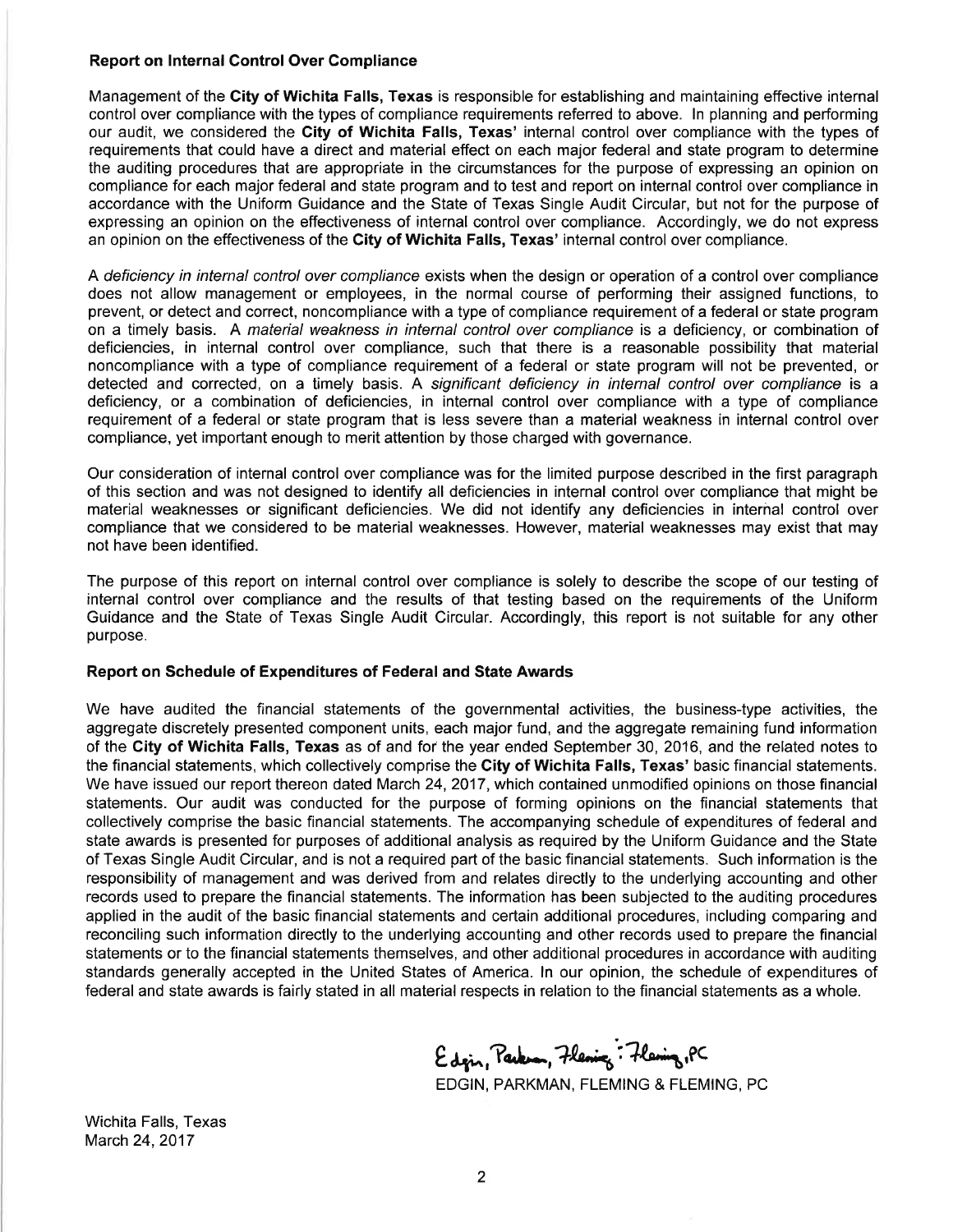## SCHEDULE OF EXPENDITURES OF FEDERAL AND STATE AWARDS FOR THE YEAR ENDED SEPTEMBER 30, 2016

| Federal Grantor/Pass-Through<br><b>Grantor/ Program Title</b><br>FEDERAL AWARDS: | Contract<br>Number                 | Federal<br><b>CFDA</b><br>Number | Expenditures<br>and<br><b>Indirect Costs</b> | Amount<br>Relating to<br>Pass-Through<br>to Subrecipients |
|----------------------------------------------------------------------------------|------------------------------------|----------------------------------|----------------------------------------------|-----------------------------------------------------------|
| U.S.Department of Agriculture                                                    |                                    |                                  |                                              |                                                           |
| Passed Through Texas Department of State Health Services:                        |                                    |                                  |                                              |                                                           |
| Special Supplemental Food Program for                                            |                                    |                                  |                                              |                                                           |
| Women, Infants and Children                                                      | 2016-048763-001                    | 10.557                           | \$<br>761,188                                | \$                                                        |
| Total U.S. Department of Agriculture                                             |                                    |                                  | 761,188                                      |                                                           |
| U.S. Department of Housing and Urban Development                                 |                                    |                                  |                                              |                                                           |
| Direct Programs:                                                                 |                                    |                                  |                                              |                                                           |
| Community Development Block Grant/                                               |                                    |                                  |                                              |                                                           |
| <b>Entitlement Grant</b>                                                         | B-14-MC-48-0030                    | 14.218                           | 617,207                                      | 231,528                                                   |
| Community Development Block Grant/                                               |                                    |                                  |                                              |                                                           |
| <b>Entitlement Grant</b>                                                         | B-15-MC-48-0030                    | 14.218                           | 658,131                                      |                                                           |
| Section 8 Rental Voucher/Certificate Program                                     | <b>TX498VO</b>                     | 14.871                           | 3,718,786                                    |                                                           |
| HOME Investment Partnership Program                                              | M-11-MC-48-0214                    | 14.239                           | 63,450                                       |                                                           |
| HOME Investment Partnership Program<br>HOME Investment Partnership Program       | M-12-MC-48-0214<br>M-14-MC-48-0214 | 14.239<br>14.239                 | 14,677<br>41,064                             |                                                           |
| HOME Investment Partnership Program                                              | M-15-MC-48-0214                    | 14.239                           | 179,224                                      |                                                           |
|                                                                                  |                                    |                                  |                                              |                                                           |
| Total U.S. Department of Housing and Urban Development                           |                                    |                                  | 5,292,539                                    | 231.528                                                   |
| U.S. Department of Justice                                                       |                                    |                                  |                                              |                                                           |
| Direct Programs:                                                                 |                                    |                                  |                                              |                                                           |
| Bureau of Justice Assistance:                                                    |                                    |                                  |                                              |                                                           |
| Local Law Enforcement Block Grant                                                | 2014-DJ-BX-0536                    | 16.592                           | 3,757                                        |                                                           |
| Local Law Enforcement Block Grant                                                | 2015-DJ-BX-0852                    | 16.592                           | 33,272                                       |                                                           |
| Local Law Enforcement Block Grant                                                | 2016-DJ-BX-0715                    | 16.592                           | 19,986                                       |                                                           |
| <b>Total Bureau of Justice Assistance</b>                                        |                                    |                                  | 57,015                                       |                                                           |
| Total U.S. Department of Justice                                                 |                                    |                                  | 57,015                                       |                                                           |
| U.S. Department of Transportation                                                |                                    |                                  |                                              |                                                           |
| Direct Programs:                                                                 |                                    |                                  |                                              |                                                           |
| Federal Aviation Administration:                                                 |                                    |                                  |                                              |                                                           |
| Airport Improvement Grant                                                        | 3-48-0227-011-2013                 | 20.106                           | 12,767                                       |                                                           |
| Airport Improvement Grant                                                        | 3-48-0227-014-2015                 | 20.106                           | 3,119,277                                    |                                                           |
| <b>Total Federal Aviation Administration</b>                                     |                                    |                                  | 3,132,044                                    |                                                           |
| Direct Programs:                                                                 |                                    |                                  |                                              |                                                           |
| Federal Transit Administration:                                                  |                                    |                                  |                                              |                                                           |
| Federal Transit Capital and Operating                                            |                                    |                                  |                                              |                                                           |
| Assistance Formula Grants                                                        | N/A                                | 20.507                           | 1,943,883                                    |                                                           |
| <b>Total Federal Transit Administration</b>                                      |                                    |                                  | 1,943,883                                    |                                                           |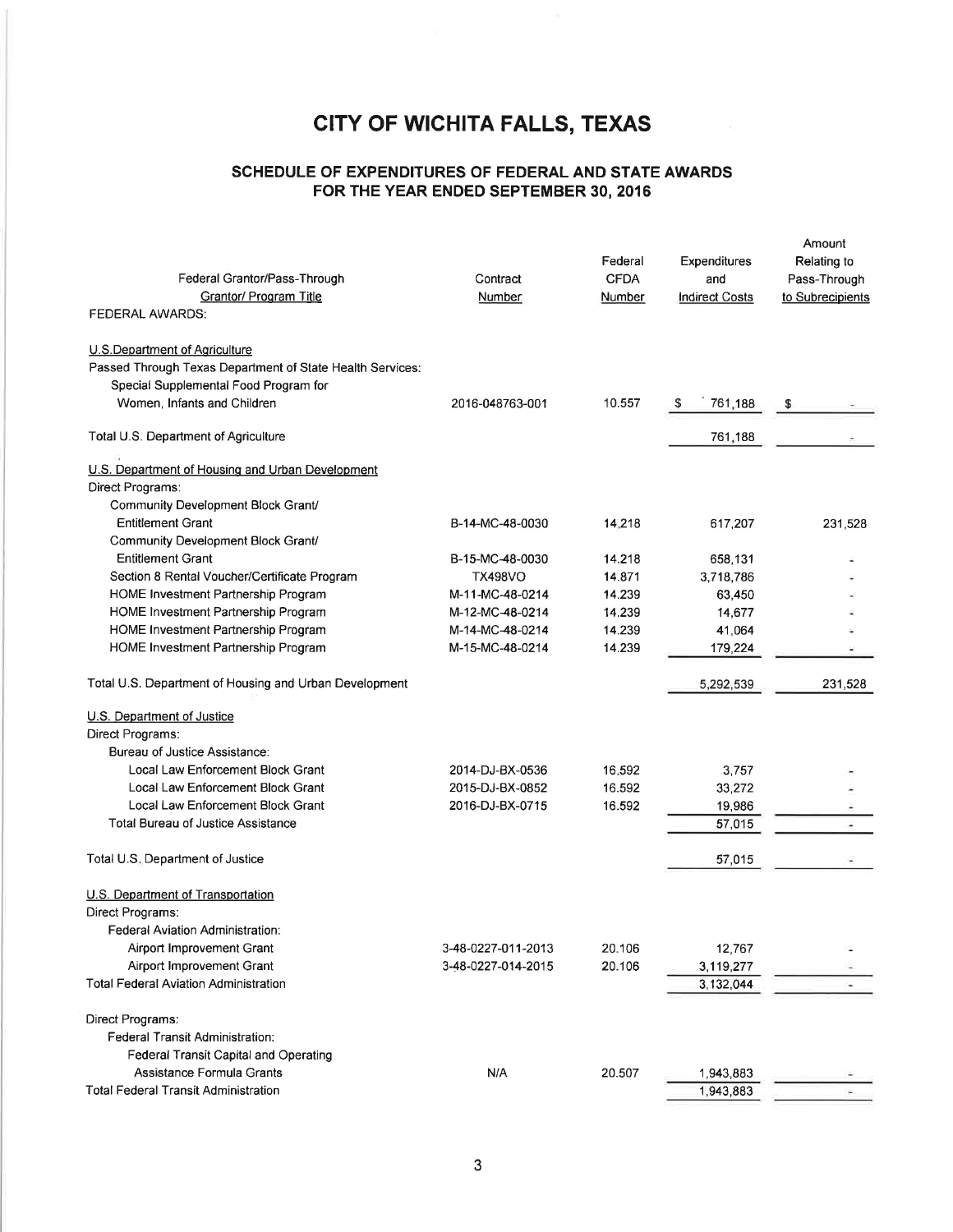## SCHEDULE OF EXPENDITURES OF FEDERAL AND STATE AWARDS (CONT'D.) FOR THE YEAR ENDED SEPTEMBER 30, 2016

| Federal Grantor/Pass-Through<br>Grantor/ Program Title    | Contract<br>Number   | Federal<br><b>CFDA</b><br>Number | Expenditures<br>and<br><b>Indirect Costs</b> | Amount<br>Relating to<br>Pass-Through<br>to Subrecipients |
|-----------------------------------------------------------|----------------------|----------------------------------|----------------------------------------------|-----------------------------------------------------------|
| FEDERAL AWARDS (CONT'D.):                                 |                      |                                  |                                              |                                                           |
| Passed Through Texas Department of Transportation:        |                      |                                  |                                              |                                                           |
| Highway Planning and Construction                         | PL0011(28)           | 20.205                           | 171,450                                      |                                                           |
| <b>Total Texas Department of Transportation</b>           |                      |                                  | 171,450                                      |                                                           |
| Total U.S. Department of Transportation                   |                      |                                  | 5,247,377                                    |                                                           |
| U.S. Department of Health and Human Services              |                      |                                  |                                              |                                                           |
| Passed Through Texas Department of State Health Services: |                      |                                  |                                              |                                                           |
| Tuberculosis Prevention and Control                       | 2016-001404-00       | 93.116                           | 18,933                                       |                                                           |
| <b>Healthy Community Project</b>                          | 2015-0049258-00      | 93.531                           |                                              |                                                           |
| <b>HIV Prevention Activities-CTRPN</b>                    | 2016-001340-00       | 93.940                           | 100,169                                      |                                                           |
| Preventive Health and Health Services Grant -             |                      |                                  |                                              |                                                           |
| Community and Rural Health                                | 2016-001087-00       | 93.991                           | 111.020                                      |                                                           |
| Total U.S. Department of Health and Human Services        |                      |                                  | 230,122                                      |                                                           |
| U.S. Department of Homeland Security                      |                      |                                  |                                              |                                                           |
| Passed Through Texas Department of Public Safety -        |                      |                                  |                                              |                                                           |
| Division of Emergency Management:                         |                      |                                  |                                              |                                                           |
| Disaster Grants - Public Assistance                       | PA-485-79000-00      | 97.036                           | 516,771                                      |                                                           |
| <b>Emergency Management Assistance Fire Grant</b>         | 16TX-EMPG-1017       | 97.042                           | 106,608                                      |                                                           |
| Assistance to Firefighters Grant                          | EMW-2015-FR-00099    | 97.044                           | 804,399                                      | 254,555                                                   |
| <b>Homeland Security</b>                                  | SHSP LETPSA-2SHSP031 | 97.073                           | 51,201                                       |                                                           |
| Total U.S. Department of Homeland Security                |                      |                                  | 1,478,979                                    | 254,555                                                   |
| <b>Total Expenditures of Federal Awards</b>               |                      |                                  | 13,067,220                                   | 486,083                                                   |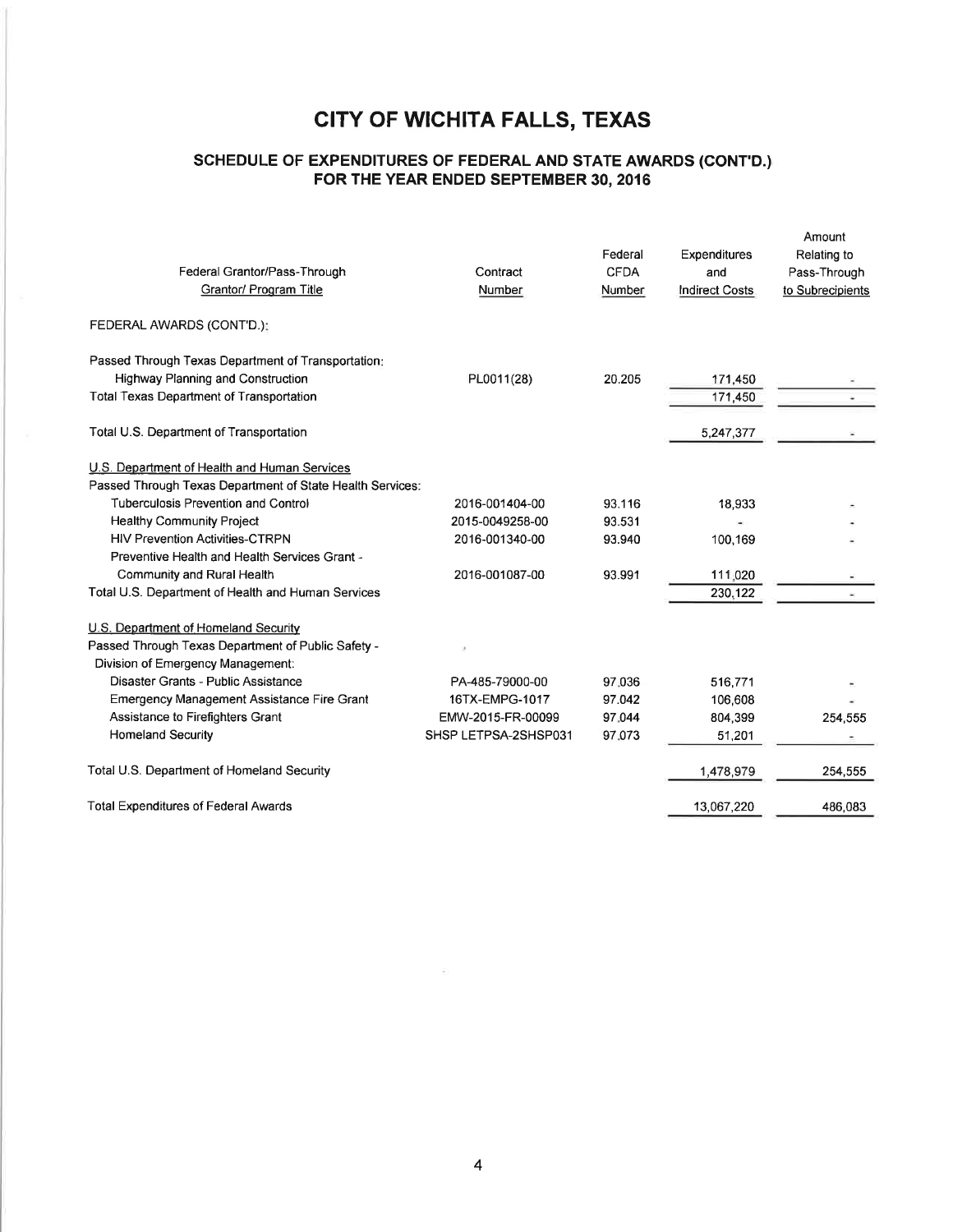#### SCHEDULE OF EXPENDTTURES OF FEDERAL AND STATE AWARDS (CONT'D.) FOR THE YEAR ENDED SEPTEMBER 30,2016

| Federal Grantor/Pass-Through<br>Grantor/ Program Title | Contract<br>Number  | Federal<br><b>CFDA</b><br>Number | Expenditures<br>and<br><b>Indirect Costs</b> | Amount<br>Relating to<br>Pass-Through<br>to Subrecipients |
|--------------------------------------------------------|---------------------|----------------------------------|----------------------------------------------|-----------------------------------------------------------|
| STATE AWARDS:                                          |                     |                                  |                                              |                                                           |
| <b>Texas Department of State Health Services</b>       |                     |                                  |                                              |                                                           |
| Direct Programs:                                       |                     |                                  |                                              |                                                           |
| Tuberculosis - Prevention and Control                  | 2016-001442-00      | N/A                              | 97,542                                       |                                                           |
| Tuberculosis - Prevention and Control                  | 2017-001442-00      | <b>N/A</b>                       | 8,195                                        |                                                           |
| Immunizations - Epidemiology                           | 2016-000035-00      | N/A                              | 186,313                                      |                                                           |
| Immunizations - Epidemiology                           | 2017-000035-00      | N/A                              | 29,270                                       |                                                           |
| Bioterrorism                                           | 2016-001104-00      | N/A                              | 112,392                                      |                                                           |
| <b>Bioterrorism Discretionary Project</b>              | 2016-004023-00      | N/A                              | 26,455                                       |                                                           |
| Infectious Disease Control Unit / Surveillance and     |                     |                                  |                                              |                                                           |
| EpidemiologyEbola Activities                           | 2016-03855-00       | N/A                              | 89,256                                       |                                                           |
| Community Diabetes Education Program Tier 2            | 2016-003874-00      | N/A                              | 263,722                                      |                                                           |
| <b>Tobacco Prevention and Control</b>                  | 2016-003737-00      | N/A                              | 282,732                                      |                                                           |
| Texas Heart and Stroke Program                         | 2016-004091-00      | N/A                              | 31,000                                       |                                                           |
| <b>Healthy Community Project</b>                       | 2015-049258         | N/A                              | 48,504                                       |                                                           |
| PHEP Ebola Preparedness                                | 2015-003660-0       | N/A                              | 10,343                                       |                                                           |
| Community Partner Health                               | CDC-RFA-DP14-1418   | N/A                              | 53,388                                       |                                                           |
| Total Texas Department of State Health Services        |                     |                                  | 1,239,112                                    |                                                           |
| <b>Texas Department of Transportation</b>              |                     |                                  |                                              |                                                           |
| Direct Programs:                                       |                     |                                  |                                              |                                                           |
| Transit Planning, Capital and Operating Formula Grant  | URB 1603 (02) State | N/A                              | 338,280                                      |                                                           |
| RAMP Grant - Municipal Airport                         | M1403WFAL           | N/A                              | 58,841                                       |                                                           |
| RAMP Grant - Kickapoo Airport                          | M1403KICK           | N/A                              | 65,891                                       |                                                           |
| Police Traffic Enforcement                             | 2016-WichitaP-S-RFR | N/A                              | 67,158                                       |                                                           |
| <b>Total Texas Department of Transportation</b>        |                     |                                  | 530,170                                      |                                                           |
| Office of the Governor                                 |                     |                                  |                                              |                                                           |
| Direct Program:                                        |                     |                                  |                                              |                                                           |
| TMPC - Defense Economic Adjustment Assistance          | 1601-01-06          | N/A                              | 1,568,970                                    |                                                           |
| Total Office of the Governor                           |                     |                                  | 1,568,970                                    |                                                           |
| <b>Total Expenditures of State Awards</b>              |                     |                                  | 3,338,252                                    |                                                           |
| Total Expenditures of Federal and State Awards         |                     |                                  | 16,405,472<br>\$                             | \$<br>486,083                                             |
|                                                        |                     |                                  |                                              |                                                           |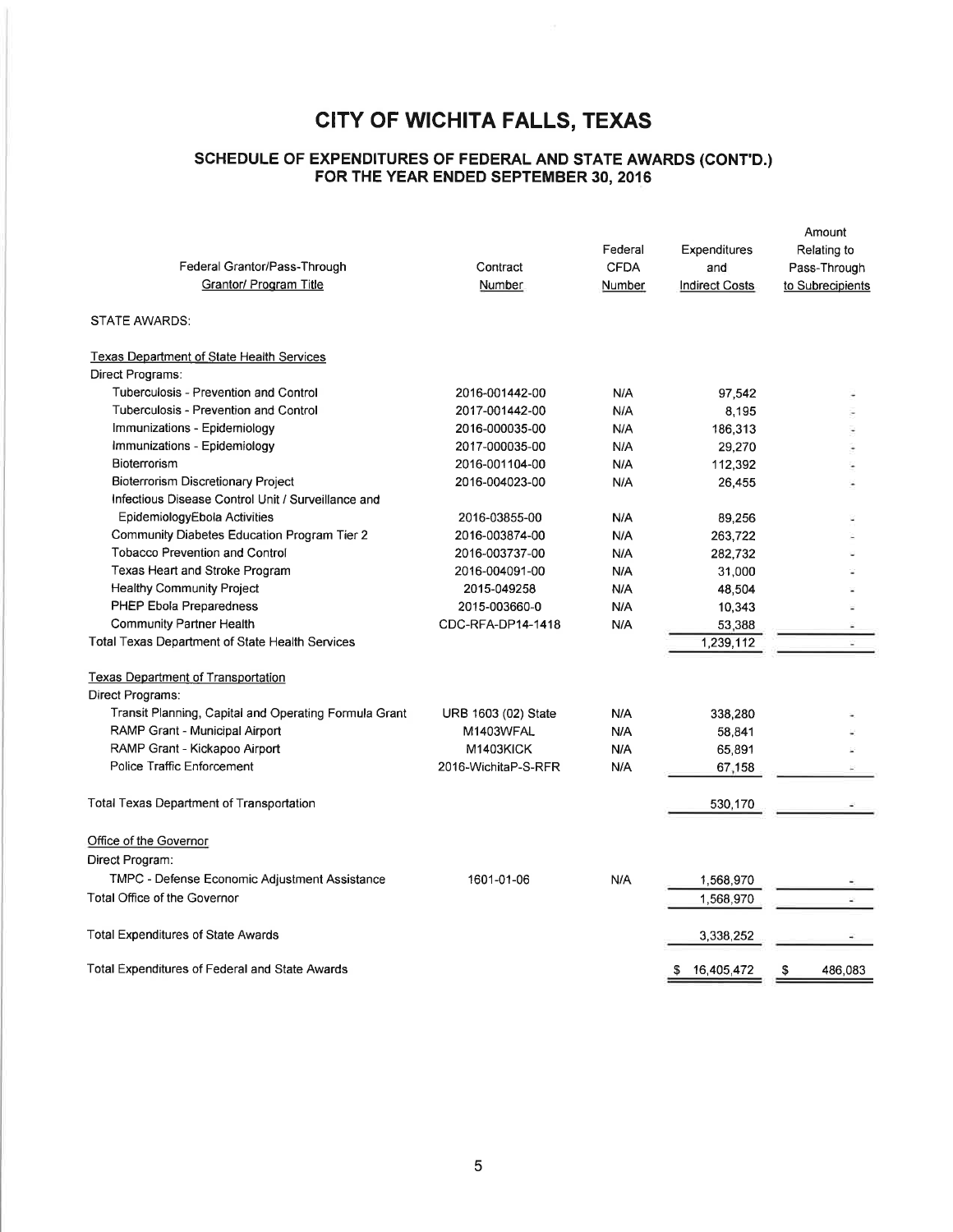#### NOTES TO SCHEDULE OF EXPENDITURES OF FEDERAL AND STATE AWARDS FOR THE YEAR ENDED SEPTEMBER 30,2016

#### Note 1 - GENERAL

The accompanying Schedule of Expenditures of Federal and State Awards presents the activity of all federal and state awards of the Gity of Wichita Falls, Texas (City). The City reporting entity is defined in Note 1 to the City's financial statements. All financial assistance received directly from federal or state agencies, as well as federal or state financial assistance passed through other government agencies, is included on these schedules.

#### Note 2 - BASIS OF ACCOUNTING

The accounting and financial reporting treatment applied to a fund is determined by its measurement focus. The Governmental Fund types are accounted for using a current financial resources measurement focus. Most federal and state grant funds were accounted for in the Special Revenue Funds, a component of the Governmental Fund types. With this Special Revenue Funds, a component of the Governmental Fund types. measurement focus, only current assets and current liabilities generally are included on the balance sheet. Operating statements of these funds present increases (i.e., revenues and other financing sources) and decreases (i.e., expenditures and other financing uses) in net current position.

The modified accrual basis of accounting is used for the Governmental Fund types. This basis of accounting recognizes revenues in the accounting period in which they become susceptible to accrual, i.e., both measurable and available, and expenditures in the accounting period in which the fund liability is incurred, if measurable.

Federal and state grant funds are ordinarily considered to be earned to the extent of expenditures made under the provisions of the grant and, accordingly, when such funds are received, they are recorded as deferred revenues until earned.

#### Note 3 - CONTINGENCIES

The City participates in numerous federal and state programs, on both a direct and state passthrough basis, as well as on a service-provider basis. Principal among these are Community Development Block Grants, Section 8 Housing Assistance, the Home lnvestment Partnership Agreement Program, and the Airport lmprovement Grant.

ln connection with these programs, the City is required to comply with specific terms and agreements as well as applicable federal and state laws and regulations. Such compliance is subject to review and audit by the grantors and their representatives.

Since such programs are subject to audit or review, the possibility of disallowed expenditures exists. ln the event of any disallowance of claimed expenditures, the City expects the resulting liability to be immaterial.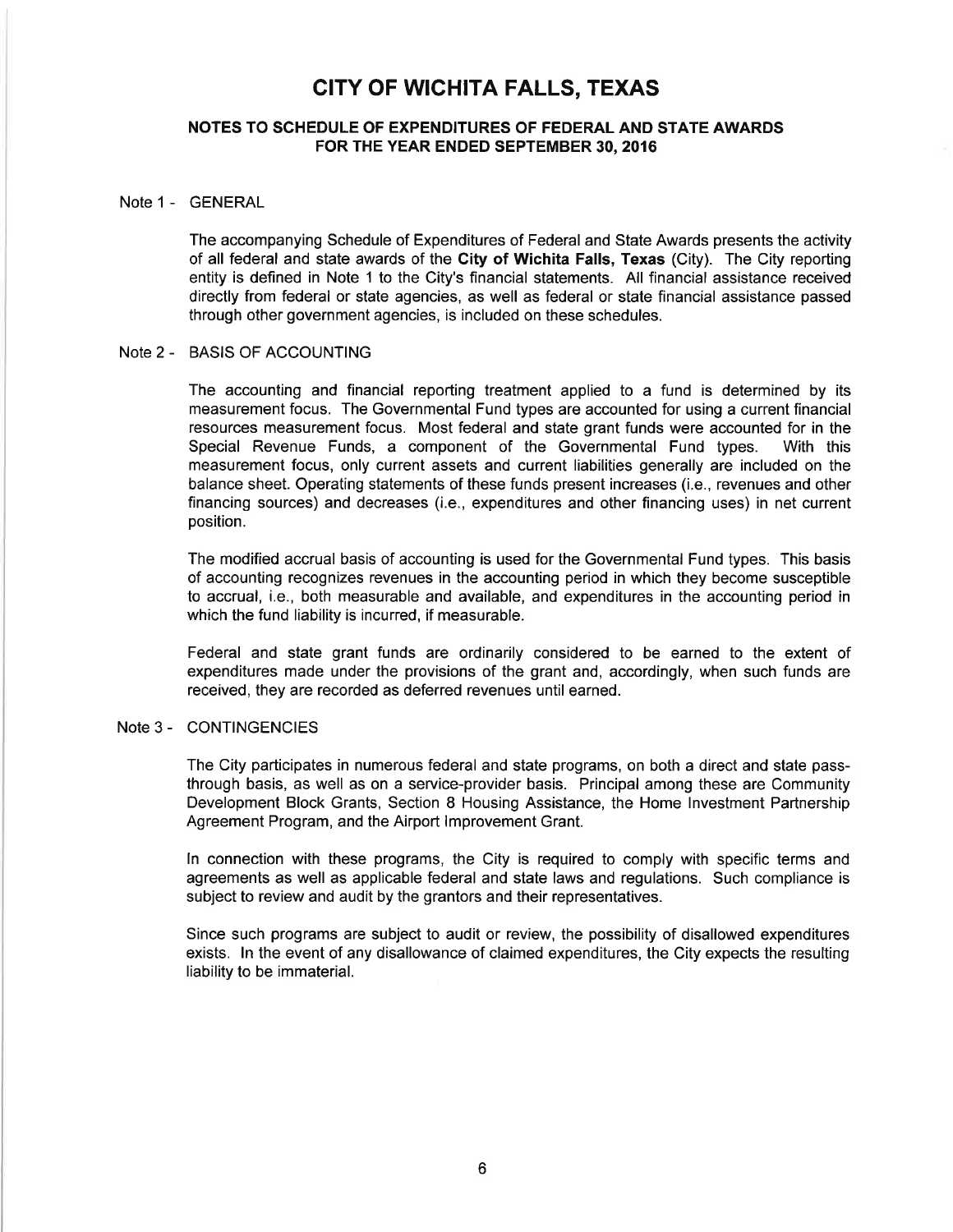# EDGIN, PARKMAN, FLEMING & FLEMING, PC



CERTIFIED PUBLIC ACCOUNTANTS

4110 KELL BLVD., SECOND FLOOR . P.O. Box 750 WICHITA FALLS, TEXAS 76307-0750 PH. (940) 766-5550 · FAX (940) 766-5778

MICHAEL D. EDGIN, CPA DAVID L. PARKMAN, CPA A. PAUL FLEMING, CPA

lndependent Auditor's Report on lnternal Control Over Financíal Reporting and on Compliance and Other Matters Based on an Audit of Financial Statements Performed in Accordance With Government Auditing Standards

The Honorable Mayor and Members of the City Council City of Wichita Falls, Texas

We have audited, in accordance with the auditing standards generally accepted in the United States of America and the standards applicable to financial audits contained in Government Auditing Standards issued by the Comptroller General of the United States, the financial statements of the governmental activities, the business-type activities, the aggregate discretely presented component units, each major fund, and the aggregate remaining fund information of the City of Wichita Falls, Texas as of and for the year ended September 30, 2016, and the related notes to the financial statements, which collectively comprise the City of Wichita Falls, Texas' basíc financial statements, and have issued our report thereon dated March 24, 2017.

### Internal Gontrol Over Financial Reporting

ln planning and performing our audit of the financial statements, we considered the City's internal control over financial reporting (internal control) to determine the audit procedures that are appropriate in the circumstances for the purpose of expressing our opinions on the financial statements but not for the purpose of expressing an opinion on the effectiveness of the City's internal control. Accordingly, we do not express an opinion on the effectiveness of the City's internal control.

A deficiency in internal control exists when the design or operation of a control does not allow management or employees, in the normal course of performing their assigned functions, to prevent or detect and correct misstatements on a timely basis. A material weakness is a deficiency, or combination of deficiencies, in internal control such that there is a reasonable possibility that a material misstatement of the City's financial statements will not be provided, or detected and corrected on a timely basis. A significant deficiency is a deficiency, or a combination of deficiencies, in internal control that is less severe than a materialweakness, yet important enough to merit attention by those charged with governance.

Our consideration of internal control was for the limited purpose described in the first paragraph of this section and was not designed to identify all deficiencies in internal control that might be material weaknesses or significant deficiencies. Given these limitations, during our audit we did not identify any deficiencies in internal control that we consider to be material weaknesses. However, material weaknesses may exist that have not been identified.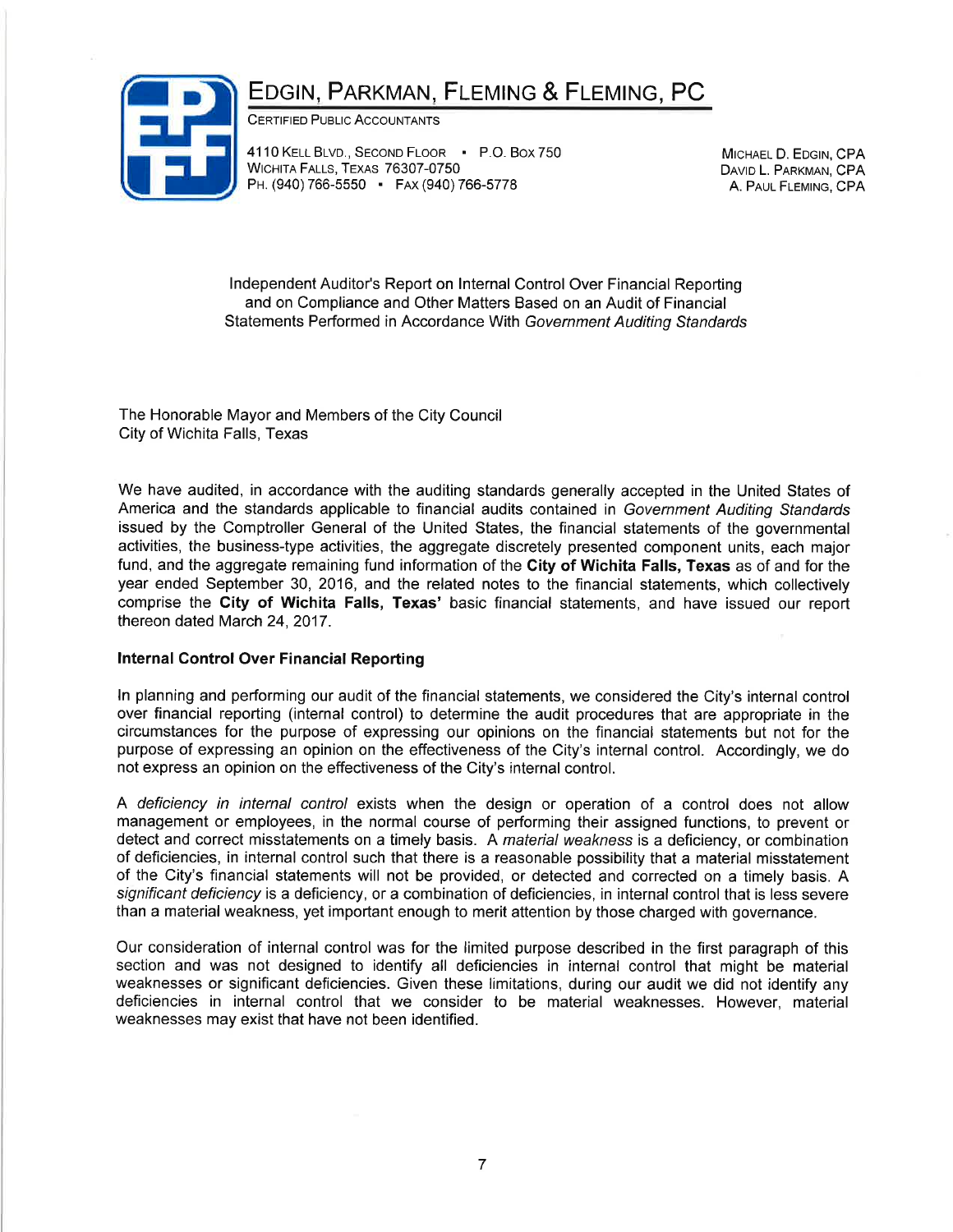#### Compliance and Other Matters

As part of obtaining reasonable assurance about whether the City of Wichita Falls, Texas' financial statements are free from material misstatement, we performed tests of its compliance with certain provisions of laws, regulations, contracts and grant agreements, noncompliance with which could have a direct and material effect on the determination of financial statement amounts. However, providing an opinion on compliance with those provisions was not an objective of our audit and, accordingly, we do not express such an opinion. The results of our tests disclosed no instances of noncompliance or other matters that are required to be reported under Government Auditing Sfandards.

#### Purpose of this Report

The purpose of this report is solely to describe the scope of our testing of internal control and compliance and the results of that testing, and not to provide an opinion on the effectiveness of the City of Wichita Falls, Texas' internal control or on compliance. This report is an integral part of an audit performed in accordance with Government Auditing Standards in considering the City of Wichita Falls, Texas' internal control and compliance. Accordingly, this communication is not suitable for any other purpose.

 $Edg$ in, Parken, Fleming: Fleming, PC

EDGIN, PARKMAN, FLEMING & FLEMING, PC

Wichita Falls, Texas March 24,2017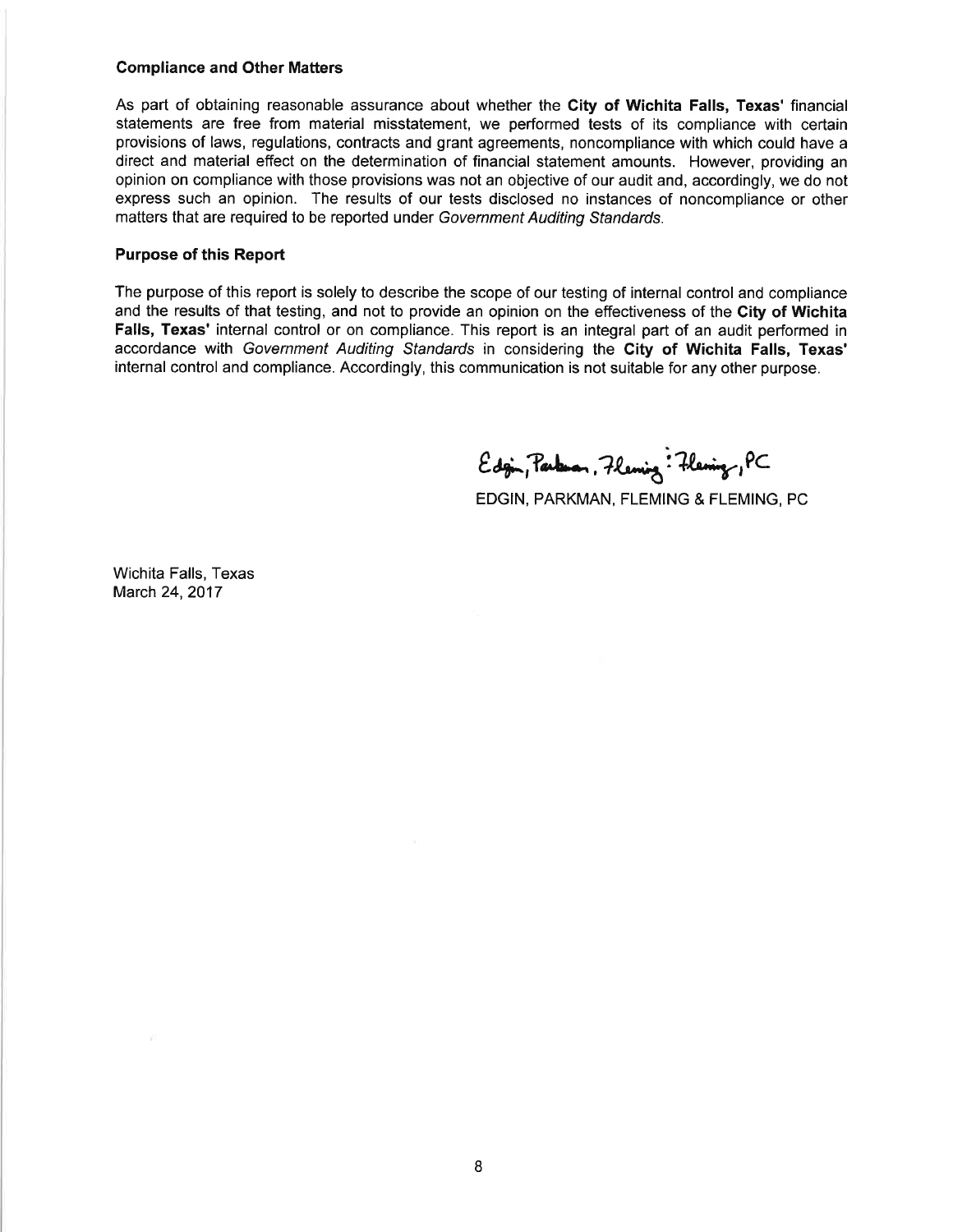#### SCHEDULE OF FINDINGS AND QUESTIONED COSTS FOR THE YEAR ENDED SEPTEMBER 30,2016

#### A. Summary of Auditor's Results

An unmodified opinion was issued on the financial statements.

The audit disclosed no significant deficiencies relating to the audit of the financial statements in the Report on lnternal Control over Financial Reporting and on Compliance and Other Matters Based on an Audit of Financial Statements Performed in Accordance With Government Auditing Sfandards.

The audit disclosed no noncompliance that is material to the financial statements.

The audit disclosed no significant deficiencies relating to the audit of the major federal and state award programs in the Report on Compliance with Requirements Applicable to Each Major Program and lnternal Control Over Compliance in Accordance with the Uniform Guidance and the State of Texas Single Audit Circular.

An unmodified opinion was issued on compliance for major programs.

The audit disclosed no audit findings that are required to be reported in this schedule under the Uniform Guidance.

Major programs are as follows

Federal:

| 14.218 | <b>Community Development Block Grant / Entitlement Grant</b>           |
|--------|------------------------------------------------------------------------|
| 20.507 | <b>Federal Transit Capital and Operating Assistance Formula Grants</b> |
| 97.044 | Assistance to Firefighters Grant                                       |

State:

Tobacco Prevention and Control Grant Transit Planning, Capital and Operating Formula Grant Defense Economic Adjustment Assistance Grant

The threshold used to distinguish between Type A and Type B programs was \$750,000 for federal and state programs.

The City was classified as a low-risk auditee in the context of the Uniform Guidance or the State of Texas Single Audit Circular.

#### B. Findinqs Relatinq to the Financial Statements which are Required to be Reported in Accordance with Generallv Accepted Government Auditinq Standards

None

#### C. Findings and Questioned Costs for Federal and State Awards

None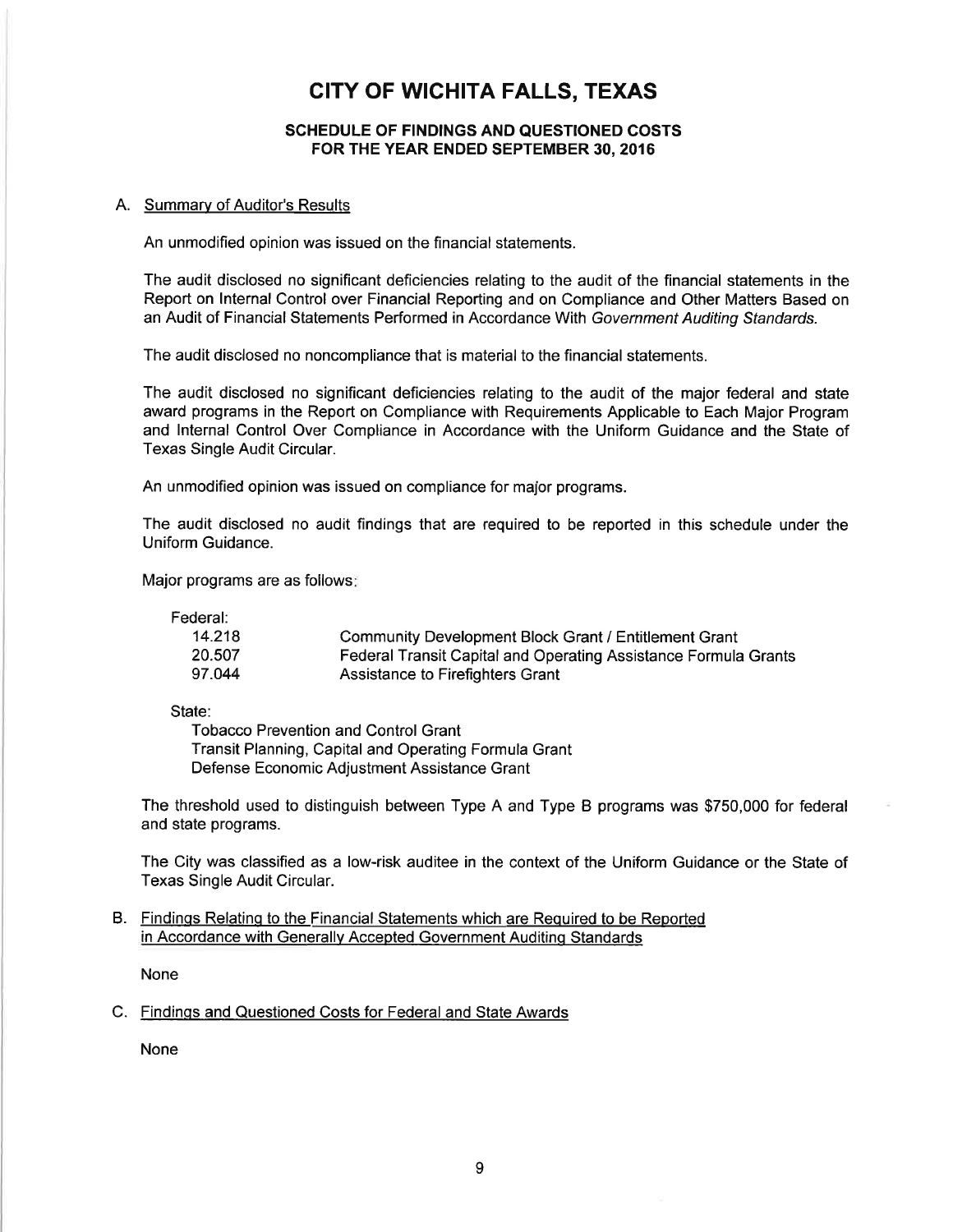### CORRECTIVE ACTION PLAN FOR THE YEAR ENDED SEPTEMBER 30,2016

There were no findings in the current year.

 $\sim$